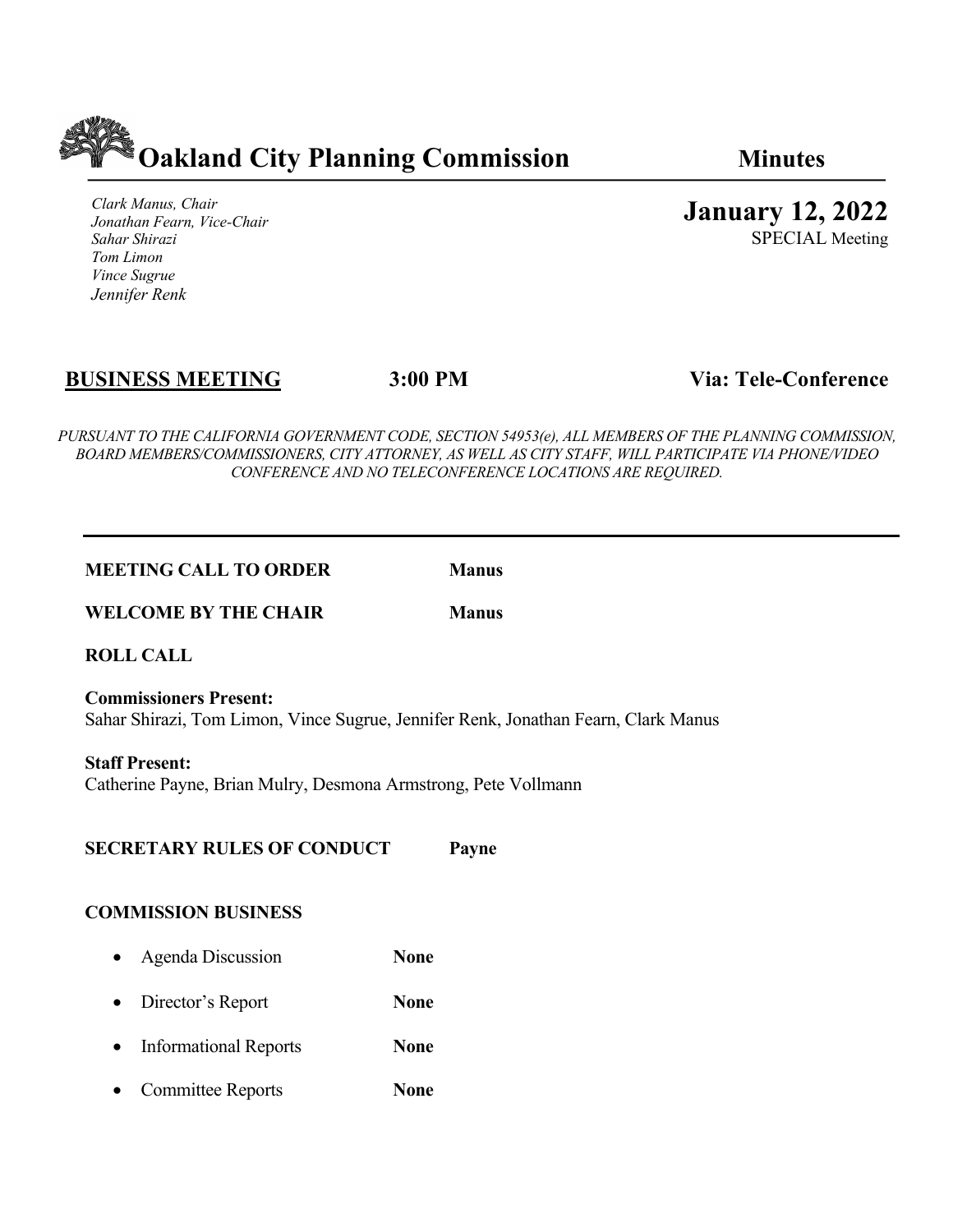• Commission Matters

Catherine Payne provided updates for:

- 1. ADU restrictions for a specific resident. The Resident has been given options by PBD and correspondence has been forward to the resident.
- 2. Howard Terminal Final EIR Correspondence from the public requesting a continuance; PBD is not granting this request. The PC will exercise its role to give recommendations to City Council only at the January 19, 2022 PC meeting. All SEQA guidelines have been followed within the Bureau for 10-day noticing requirements.
- City Attorney's Report **None**

# **OPEN FORUM**

At this time members of the public may speak on any item of interest within the Commission's jurisdiction. At the discretion of the Chair, speakers are generally limited to two minutes or less if there are six (6) or less speakers on an item, and one minute or less if there are more than six (6) speakers.

### **PUBLIC SPEAKERS:**

1. Naomi Schiff. 2. Arthur Levy

### **CONSENT CALENDAR**

The Commission will take a single roll call vote on all of the items listed below in this section. The vote will be on approval of the staff report and recommendation in each case. Members of the Commission may request that any item on the Consent Calendar be singled out for separate discussion and vote.

| 1.<br><b>Location:</b>           | <b>Citywide</b>                                                                                                                                                                                                                                                                                                                                                                                             |  |
|----------------------------------|-------------------------------------------------------------------------------------------------------------------------------------------------------------------------------------------------------------------------------------------------------------------------------------------------------------------------------------------------------------------------------------------------------------|--|
| <b>Accessor's Parcel Number:</b> | N/A                                                                                                                                                                                                                                                                                                                                                                                                         |  |
|                                  |                                                                                                                                                                                                                                                                                                                                                                                                             |  |
| <b>Proposal:</b>                 | Renew The Adoption of a Resolution Determining that Conducting In-Person<br>Meetings of the Planning Commission And Its Committees Would Present<br>Imminent Risks to Attendees' Health, And Electing to Continue Conducting<br>Meetings Using Teleconferencing In Accordance With City Planning<br>Commission Resolution, dated October 6, 2021, to Allow Continuation of<br>Planning Commission Meetings. |  |
| Applicant:                       | Catherine Payne, Secretary to the Planning Commission                                                                                                                                                                                                                                                                                                                                                       |  |
| <b>Phone Number:</b>             | $(510)$ 915-0577                                                                                                                                                                                                                                                                                                                                                                                            |  |
| Owner:                           | <b>NA</b>                                                                                                                                                                                                                                                                                                                                                                                                   |  |
| <b>Case File Number:</b>         | <b>NA</b>                                                                                                                                                                                                                                                                                                                                                                                                   |  |
|                                  | <b>Planning Permits</b> Renew the adoption of Resolution Pursuant to AB-361                                                                                                                                                                                                                                                                                                                                 |  |
| <b>Required:</b>                 |                                                                                                                                                                                                                                                                                                                                                                                                             |  |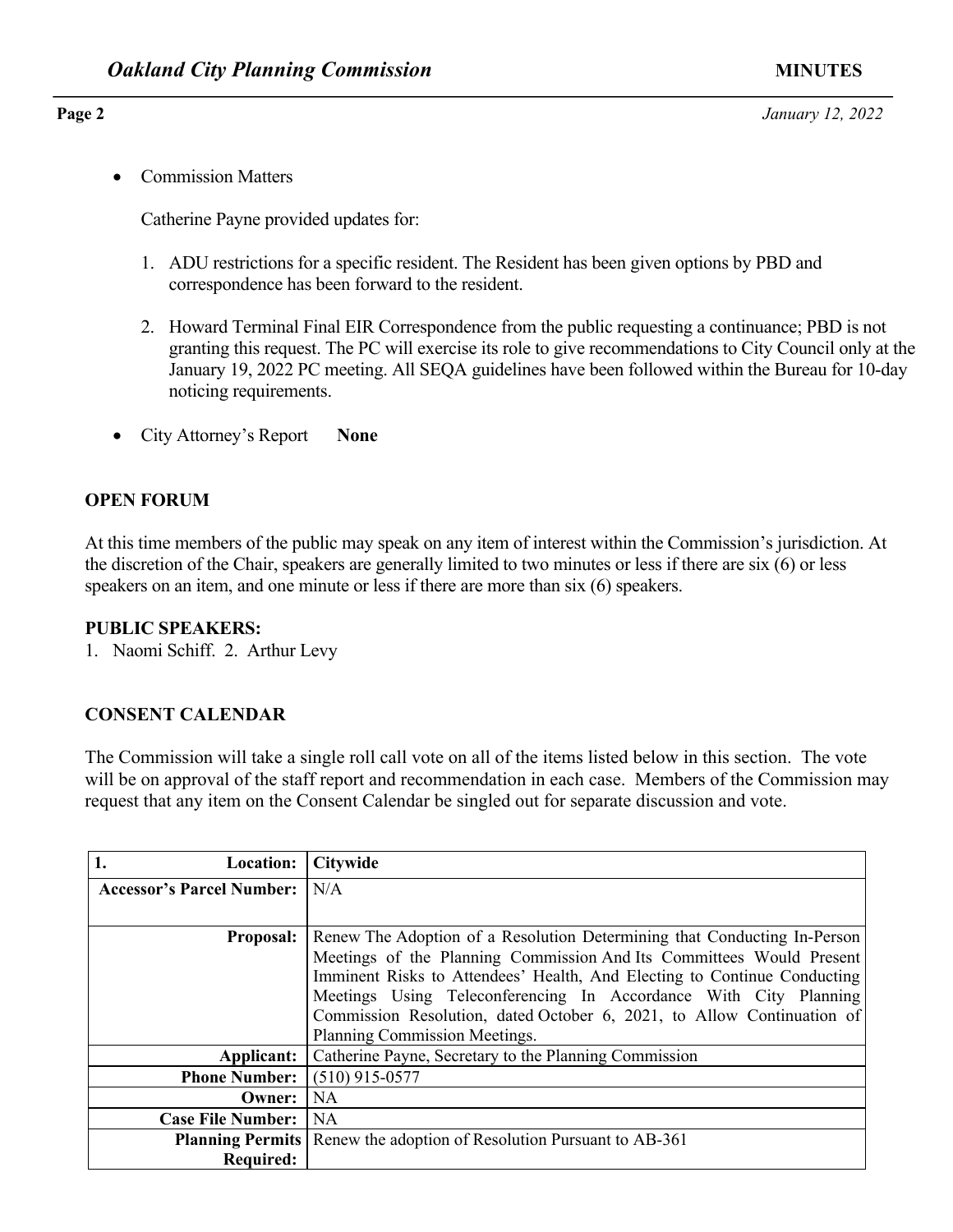**Page 3** *January 12, 2022*

| <b>General Plan:</b>          | NA                                                                                             |  |  |
|-------------------------------|------------------------------------------------------------------------------------------------|--|--|
| Zoning:                       | NA                                                                                             |  |  |
|                               | <b>Environmental</b> Exempt pursuant to California Environmental Quality Act (CEQA) Guidelines |  |  |
| Determination:                | Section 15061(b)(3) (Common Sense Exemption).                                                  |  |  |
| <b>Historic Status:</b>       | <b>NA</b>                                                                                      |  |  |
| <b>City Council District:</b> | <b>NA</b>                                                                                      |  |  |
| Status:                       | <b>NA</b>                                                                                      |  |  |
| <b>Staff Recommendation:</b>  | Receive public testimony and consider renewing the adoption of Resolution.                     |  |  |
| <b>Finality of Decision:</b>  | Decision Final.                                                                                |  |  |
| For further information:      | Contact case planner Catherine Payne at (510) 915-0577 or by e-mail                            |  |  |
|                               | at cpayne@oaklandca.gov                                                                        |  |  |

**Planner:** Catherine Payne gave a description of the item.

**Motion to approve:** Fearn

**Seconded by:** Sugrue

**Action:** 6 Ayes, 0 Noes

### **PUBLIC HEARINGS**

The hearing provides opportunity for all concerned persons to speak; the hearing will normally be closed after all testimony has been heard. If you challenge a Commission decision in court, you will be limited to issues raised at the public hearing or in correspondence delivered to the Planning and Building Department, at, or prior to, the public hearing.

The Commission will then vote on the matter based on the staff report and recommendation. If the Commission does not follow the staff recommendation and no alternate findings for decision have been prepared, then the vote on the matter will be considered a "straw" vote, which essentially is a non-binding vote directing staff to return to the Commission at a later date with appropriate findings for decision and, as applicable, conditions of approval that the Commission will consider in making a final decision.

If you wish to be notified on the decision of an agenda item, please contact the case planner for the specific agenda item.

### **NONE**

### **APPEALS**

The Commission will take testimony on each appeal. If you challenge a Commission decision in court, you will be limited to issues raised at the public hearing or in correspondence delivered to the Planning and Building Department, at, or prior to, to the public hearing; provided, however, such issues were previously raised in the appeal itself.